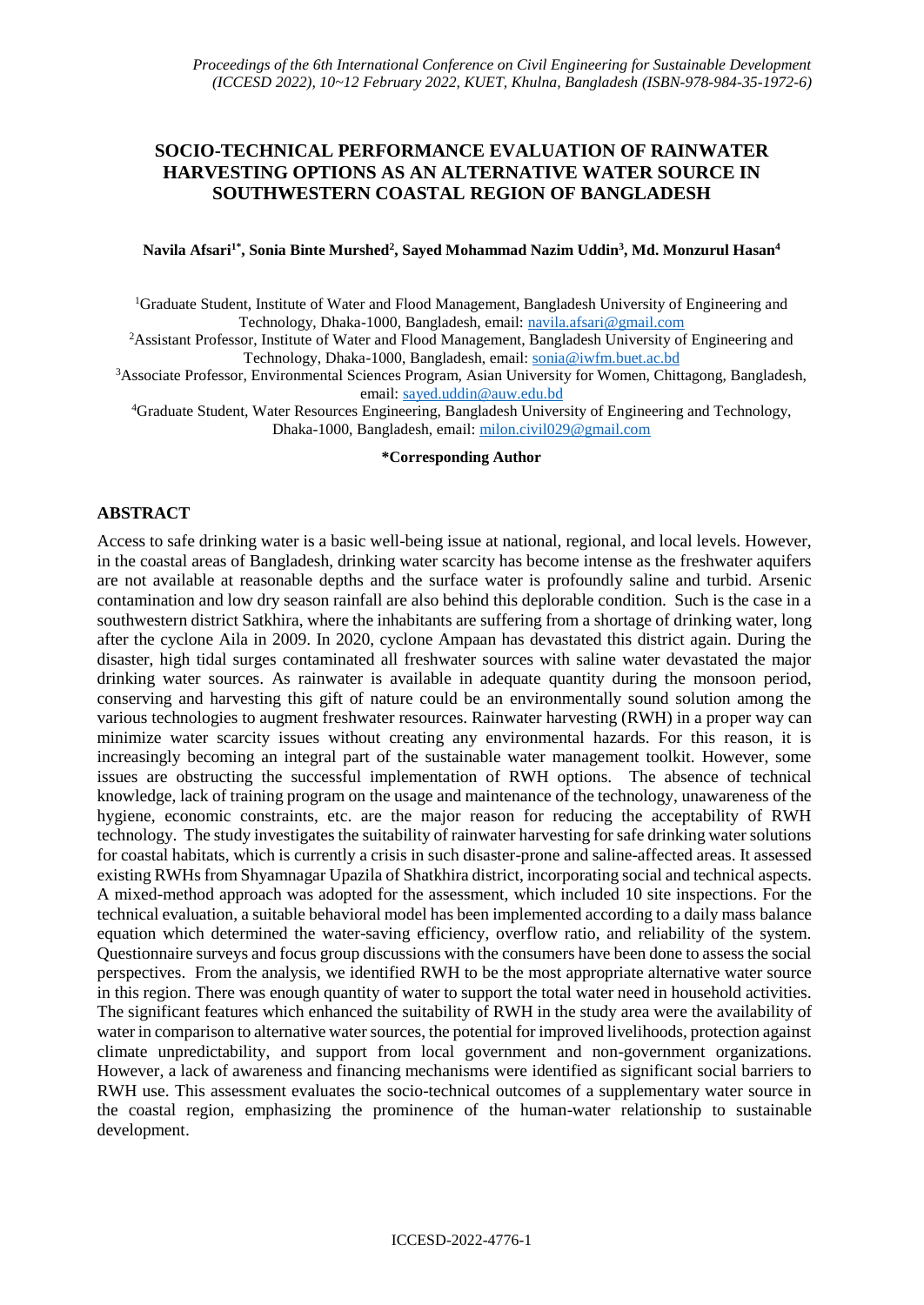*6th International Conference on Civil Engineering for Sustainable Development (ICCESD 2022), Bangladesh*

*Keywords: Water Scarcity; Rainwater Harvesting; Water management; Human-Water Relationship; Sustainable Development*

## **1. INTRODUCTION**

Rapid population growth along with industrialization, urbanization, and infrastructure leading to global water scarcity. Like many other developing countries public water supply in Bangladesh eventually short falling (M. R. Ahmed, M. A. Ahmed, M. S. Islam, 2018). Especially the coastal regions of Bangladesh have been experiencing an acute shortage of safe drinking water over the past few decades. Due to geographical location, this south-western region is commonly subjected to floods, river erosion, and tidal surge but most importantly cyclones and storm surges. The situation is particularly distressing for this area due to salinity intrusion in surface and groundwater. There is also a principal concern of arsenic in some parts of coastal regions. Consequently, the coastal inhabitants are victims of an enduring crisis of water for drinking and other domestic uses both in terms of quality and quantity (Abedin et al., 2014). Considering the cumulative salinity intrusion, pollution of surface water bodies, groundwater contamination by arsenic, and groundwater depletion due to excessive withdrawal, rainwater harvesting (RWH) has become a potential source of water supply in the coastal area in Bangladesh. (Khan et al., 2017). The system includes collecting water from catchments on which rain falls and saving it for future uses. Usually, water is collected from the roofs of buildings and stored in a rainwater tank or cisterns. In addition, water can also be collected in ponds from runoff produced from rain (Ratu & Attoza, 2021). A greater intensity of normal yearly rainfall in the coastal areas is favorable for rainwater harvesting (RWH)(Nasir et al., 2013). For this reason, RWH has become a vital part of the sustainable water management toolkit (Ward et al., 2012). However, the lack of maintenance practice and knowledge often turns this water into contaminated water and causes health concerns (Sharma & Bhattacharya, 2017). This study is an attempt to access the technical and social issues and aspects of existing rainwater harvestings of the southwestern coastal area and check the feasibility for adaptation as an alternative freshwater source.

# **2. METHODOLOGY**

### **2.1 Study Area**

The study was conducted in Shyamnagar Upazila of Satkhira, which is is located at [22.3306°N 89.1028°E](https://geohack.toolforge.org/geohack.php?pagename=Shyamnagar_Upazila¶ms=22.3306_N_89.1028_E_) which is an offshore area close to the world's largest mangrove Sundarban in the southwest part of the country (Figure 1).



Figure 1: Study area map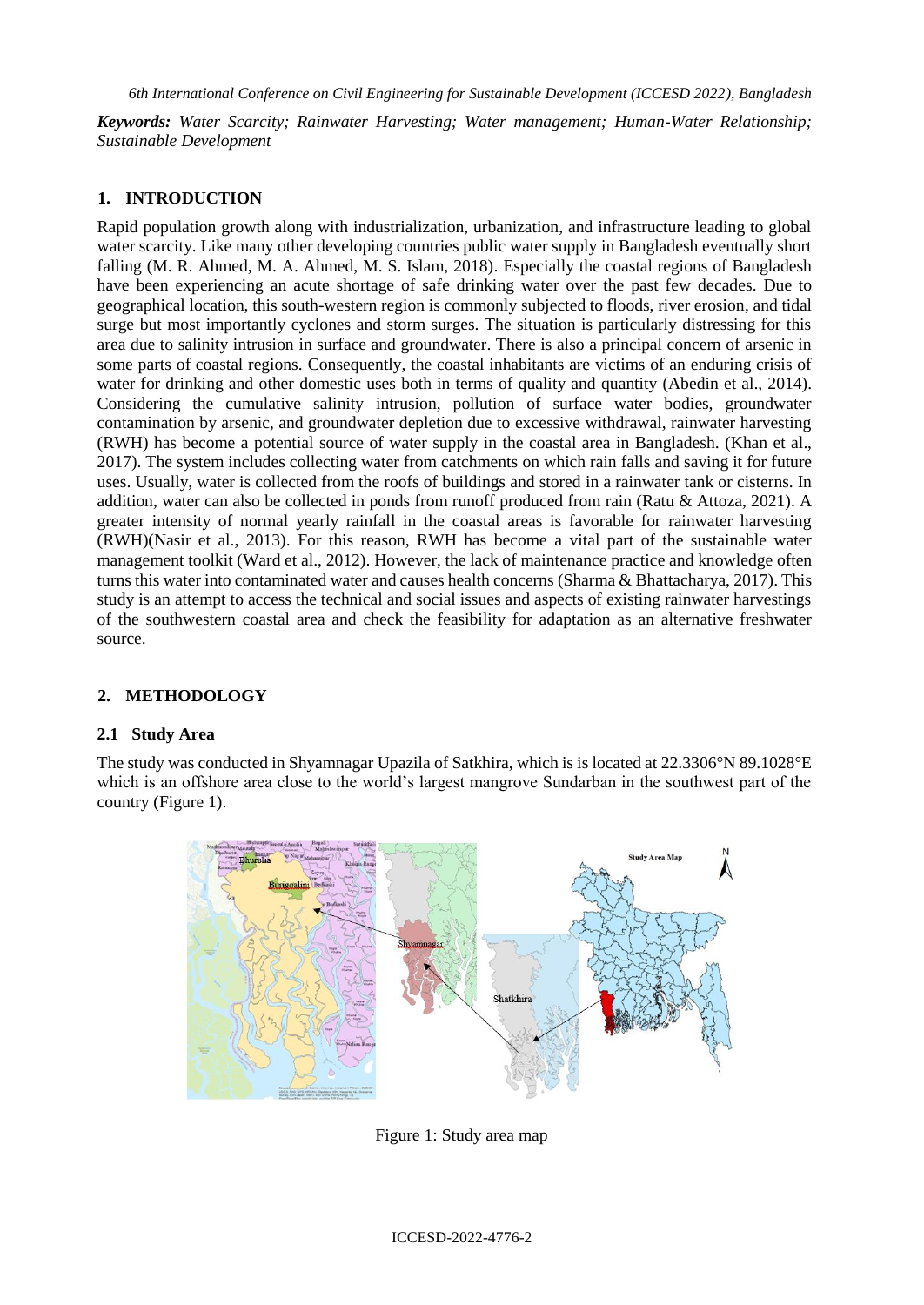It has 46,592 households and a total area of 1968.24 km. Shyamnagar has a population of 318,254 which constitutes 48.21% male and 51.79% female (Population & Housing Census 2011). The main economic activities of the people are shrimp culture, agriculture, and fishing. Due to geographical location, this south-western region is commonly subjected to floods, river erosion, and tidal surge but most importantly cyclones and storm surges (M. M. Rahman et al., 2019). The people in this area are suffering from a shortage of drinking water long after the cyclone Aila in 2009 (M. Rahman et al., 2021). During the cyclone high storm surge inundated almost all the areas and left almost all contaminated freshwater sources with saline.(Suriya Tajrin & Hossain, 2017) Again in the 2020 cyclone, Amphan devastated the area by flooding 21 villages from Shyamnagar and Asasuni Upazila. 57 kilometers of the embankments have been damaged following the cyclone which again leads to salinity intrusion into freshwater bodies. People have been suffering an enduring crisis of drinking water as they rely heavily on surface and groundwater for drinking and other purposes. The freshwater aquifer is rarely available, and the geological condition is not suitable for groundwater development, and shallow tube wells are not operative to supply domestic water in this region. The monsoon rainfall starts earlier in this region by the end of April and continues up to September, and the rainfall is much higher than the average rainfall in the Khulna region. That's why rainwater harvesting is one of the most appropriate supplementary water sources in this region. The study attempts to evaluate the socio-technical performance of existing RWHs in Bhurulia and Burigoalini Unions of Shyamnagar Upazila of Shatkhira district and find out the opportunities and challenges. The unions were selected after observing the existing water scarcity condition through a reconnaissance survey.

### **2.2 Methods**

An extensive program for the inspection of existing RWH systems and analysis was undertaken from September 2020 to October 2020 in several locations from Bhurulia and Burigoalini unions in Shyamnagar Upazila. A mixed-method approach was adopted for the assessment, including;

- Reconnaissance Survey
- Development of structured questionnaires
- Translation of questionnaires into Bengali
- Focus group discussion with the users and stakeholders
- Model development
- Data processing and analysis

First of all reconnaissance survey was done to understand the condition of the study area. The objective of the survey was to quickly obtain basic information for developing an understanding of existing rainwater harvestings in the area. It was also conducted to set an outline of the overall study.

The questionnaire survey was conducted among 30 people from 10 different locations of the Bhurulia and Burigoalini union. The selection of respondents was by random cluster method, and different groups of people like fishermen, farmers, van pullers, businessmen, and housewives were interrogated during the questionnaire survey. Focus group discussion was done with 04 different groups from these two unions: small businessmen, housewives, van pullers, and farmers. In some cases, multiple responses were considered during the field interview.

For technical evaluation, a water balance model has been implemented to perform continuous simulation of a rainwater harvesting system. The tank storage capacity is compared with the daily rainfall. In the case when rainfall quantity exceeds the storage tank volume, the extra amount has been subtracted from the stored rainfall volume. For the calculation of catchment area, georeferencing and digitization features of ArcGIS are used. The google co-ordinate system was previously recorded while interviewing people. Roofs are calculated on google earth pro and saved as kml/kmz files. These files are converted as shapefiles while exporting to ArcGIS. 70% of the roof area has been considered as the catchment area. For the development of the model following mass balance equation has been set up:

$$
V_t = Q_t + V_{t-1} - Yt - O_t \tag{1}
$$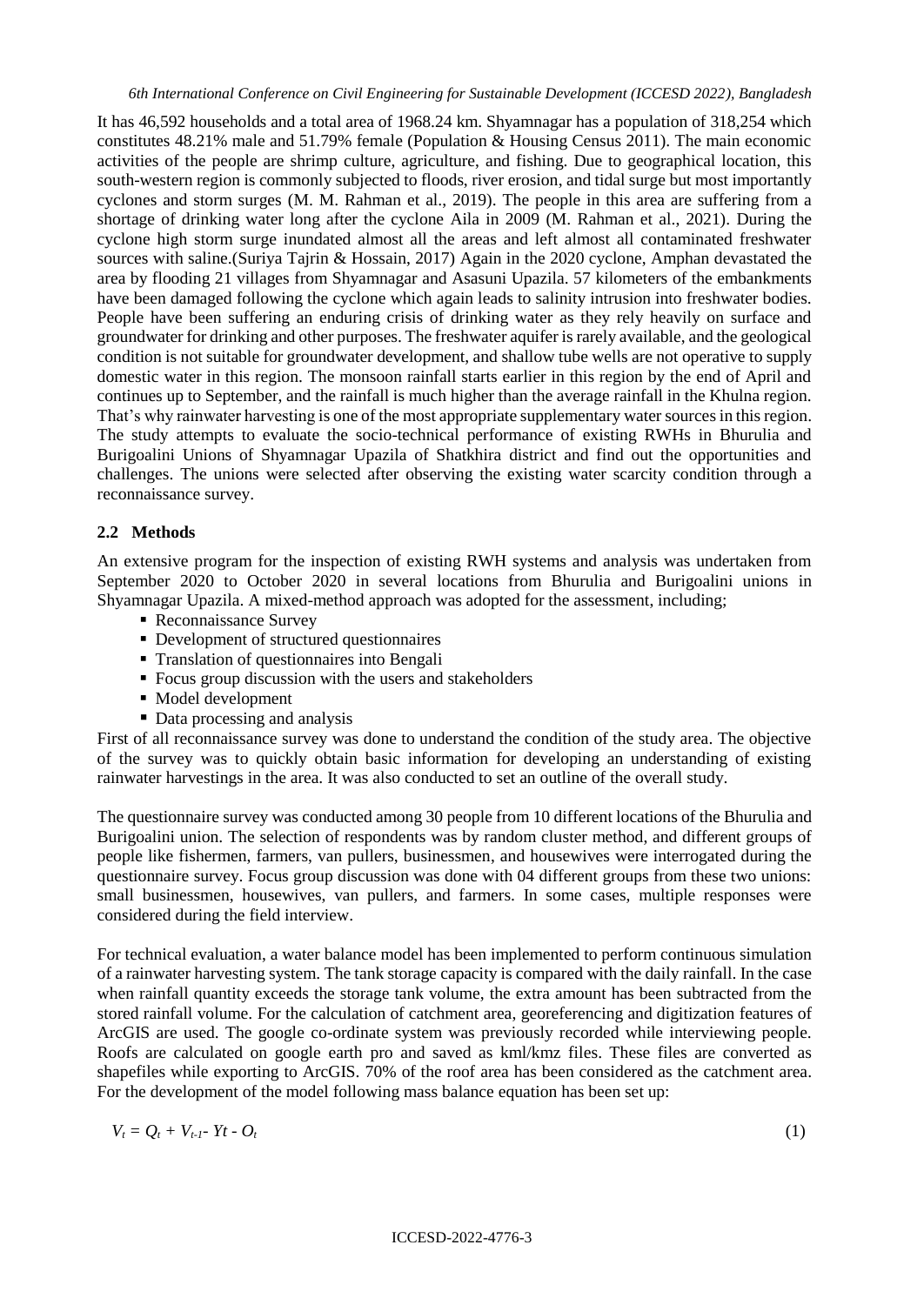*6th International Conference on Civil Engineering for Sustainable Development (ICCESD 2022), Bangladesh*

Where  $Q_t$  is the inflow,  $V_t$  is the harvested rainwater volume,  $Y_t$  is the rainwater supply,  $D_t$  is the water demand, and  $O_t$  is the overflow.

Water storage equation,

$$
S_t = V_t + S_{t-1} - D \tag{2}
$$

$$
If S_t < 0, S_t = 0 \tag{3}
$$

$$
If S_t > C, S_t = C \tag{4}
$$

where  $S_t$  is the stored rainwater in the tank (L) after the end of t<sup>th</sup> day,  $V_t$  is the volume of rainwater harvested (L) on the t<sup>th</sup> day, S<sub>t−1</sub> is the storage volume in the tank (L) at the beginning of the t<sup>th</sup> day, D is the daily rainwater demand of a family (L), and, C is the capacity of rainwater tank (L). The water demand has been calculated by the following equation,

### *Dt= Resident in the household\*per capita water consumption* (5)

For simplifying the model, when storage volume is less than zero then it is assumed to be zero. On the other hand, when it exceeds the capacity and eventually overflow occurs, the model assumed that the storage is equal to the capacity.

Overflow Equation:

$$
If S_t > C; \; OF = S_t - C_t \tag{6}
$$

The final performance assessment has been done by three indices; time-based reliability, water-saving efficiency, and overflow ratio.

Reliability is calculated with the equation,

$$
Re = N-U/N \times 100\% \tag{7}
$$

Here, Re is the reliability of the tank (%) to be able to supply to meet the demand, U is the number of days when the tank failed to meet the demand, and N is the number of days in a year. Water-Saving Efficiency  $E_t$  is defined as the ratio between the volume of rainwater supplied and the water demand during the selected time interval (Dixon et al. 1999).

$$
E_t = \frac{\sum_{t=1}^{T} Y_t}{\sum_{t=1}^{T} Dt}
$$
 (8)

Where  $Y_t$  represents the rainwater quantity (yield) at each time step t,  $D_t$  is the water demand, and T is the total time. The rainwater overflow ratio,  $O_T$ , is the ratio between the volume of rainwater exceeding the tank capacity and the inflow of the rainwater during the selected time interval and is obtained as:

$$
O_t = \frac{\sum_{t=1}^T ot}{\sum_{t=1}^T qt}
$$
\n
$$
(9)
$$

An excel database based on a daily water balance model was developed considering daily rainfall, contributing catchment (roof) area, and storage (tank) volume (Imteaz et al., 2012). Finally, the model calculates daily rainwater use, daily rainwater storage in the tank, daily overflow along with annual reliability, water-saving efficiency, and reliability.

### **2.3 Data**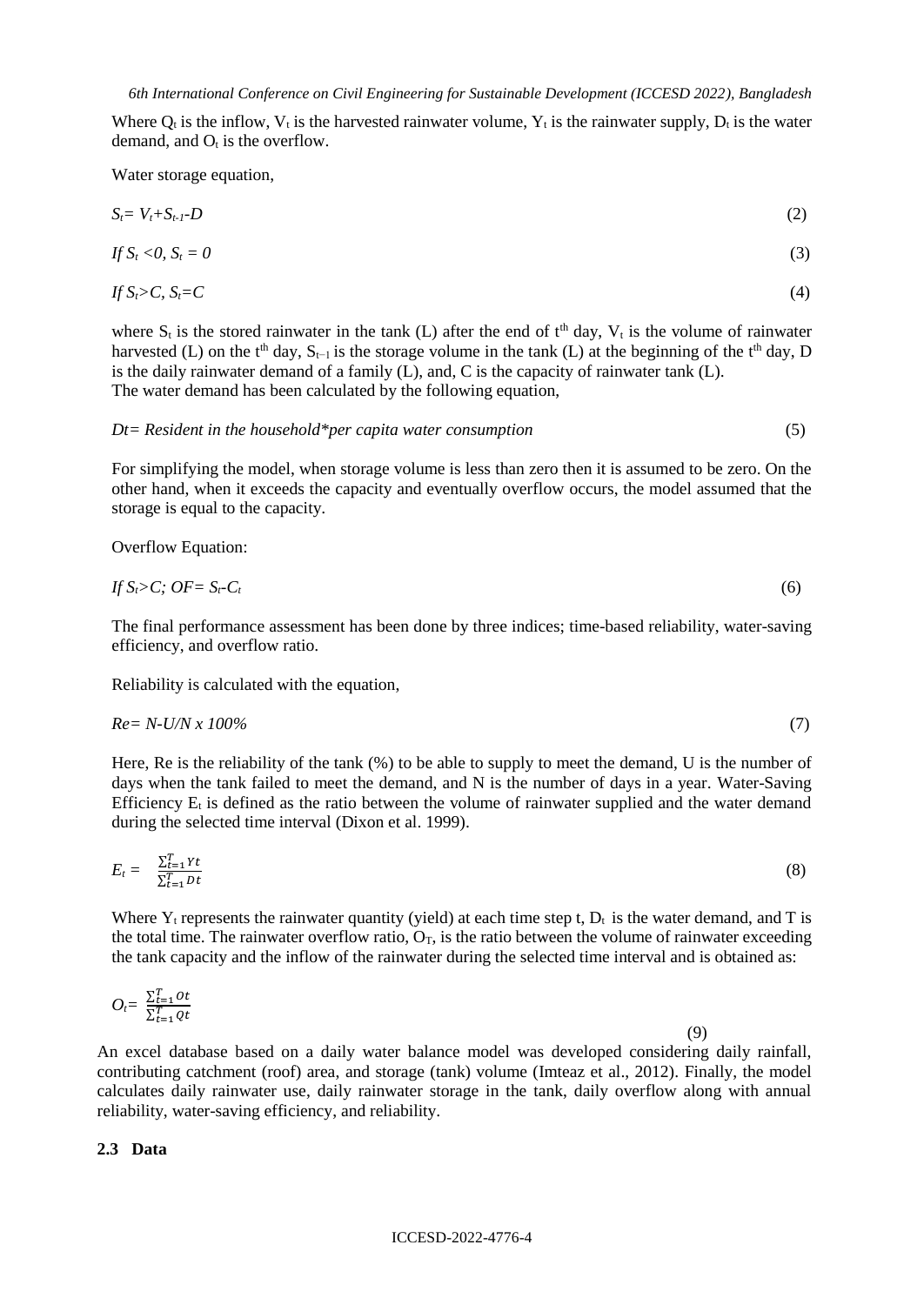*6th International Conference on Civil Engineering for Sustainable Development (ICCESD 2022), Bangladesh*

## **2.3.1 Demographic Data**

Household size is a function of many variables related to culture, social and economic development, and it is an important criterion for measuring the household condition. In the study area, household size widely varies between 2 to 11 members, with an average household size of 5.68 persons that were comparatively higher than the national average household size. The national average household size in Bangladesh is 5.8 and the urban household size is 4.2 (BSVS, 2018). Among the respondent, 60% were male and 40% were female. 70% of the respondents were poor, 22% were lower-middle class and only 8% were middle class which indicates the economic level of the area. For the well-being of society, education is an important factor. Figure 3 shows that the literacy rate of the study area is quite well. Among the respondents, about 2% of people have never been to school. In the study area, 40% of households are semi Paka (CI sheet roof and brick wall), 38% are of CI sheet roof and wall, and 14% are Paka (Brickwall and concrete roof). Motorcycles, auto-rickshaws, and vans are very familiar types of vehicles used for public transport, and boats are mainly used during the monsoon period.

# **2.3.2 Rainfall Data**

The rainfall data used in this study is the normal rainfall data from Bangladesh Meteorological Department (BMD) (Figure 2).



Figure 2: Daily normal rainfall (mm) for Shatkhira

## **2.3.3 Data for Model**

From the peoples' reaction, it has been found that people generally use water only for drinking and some people for both drinking and cooking. So the model has been implemented for both cases. For dinking purposes per capita water need has been assumed as 3.53 liter and for drinking and cooking it has been assumed to be 10.24 liter per household (Milton et al., 2006). From the survey average household is nearly 6. The catchment has been calculated by considering the 70% of the existing roof area. From the data 25th and 75th percentile of the catchments have been taken for the calculation which is 331.625 sqft and 456.75 sqft respectively. As maximum roof area was found to be built with CI sheets the runoff coefficient was considered as 0.9 to account for leakage, spilling, and evaporation losses.

## **3. RESULT AND DISCUSSION**

### **3.1 Social Assessment**

From the social perspective, there is a lot of issues and opportunities regarding rainwater harvesting. The main issue is lack of knowledge which is inadequate and outdated. There is also a lack of acceptance, motivation, and involvement among users. Often the technology used is inadequate to meet the requirements of the region, or else it is too expensive. Moreover, hydrological, topographic, and land use data for the planning, design, and implementation of RWH systems are missing most of the time. Another important social issue is found as the ownership issue. Lack of training and maintenance hindering the acceptance of the rainwater harvestings. From the analysis of exiting RWHs from different perspectives, the strength, weaknesses, opportunities, and threats can be summarized as follows: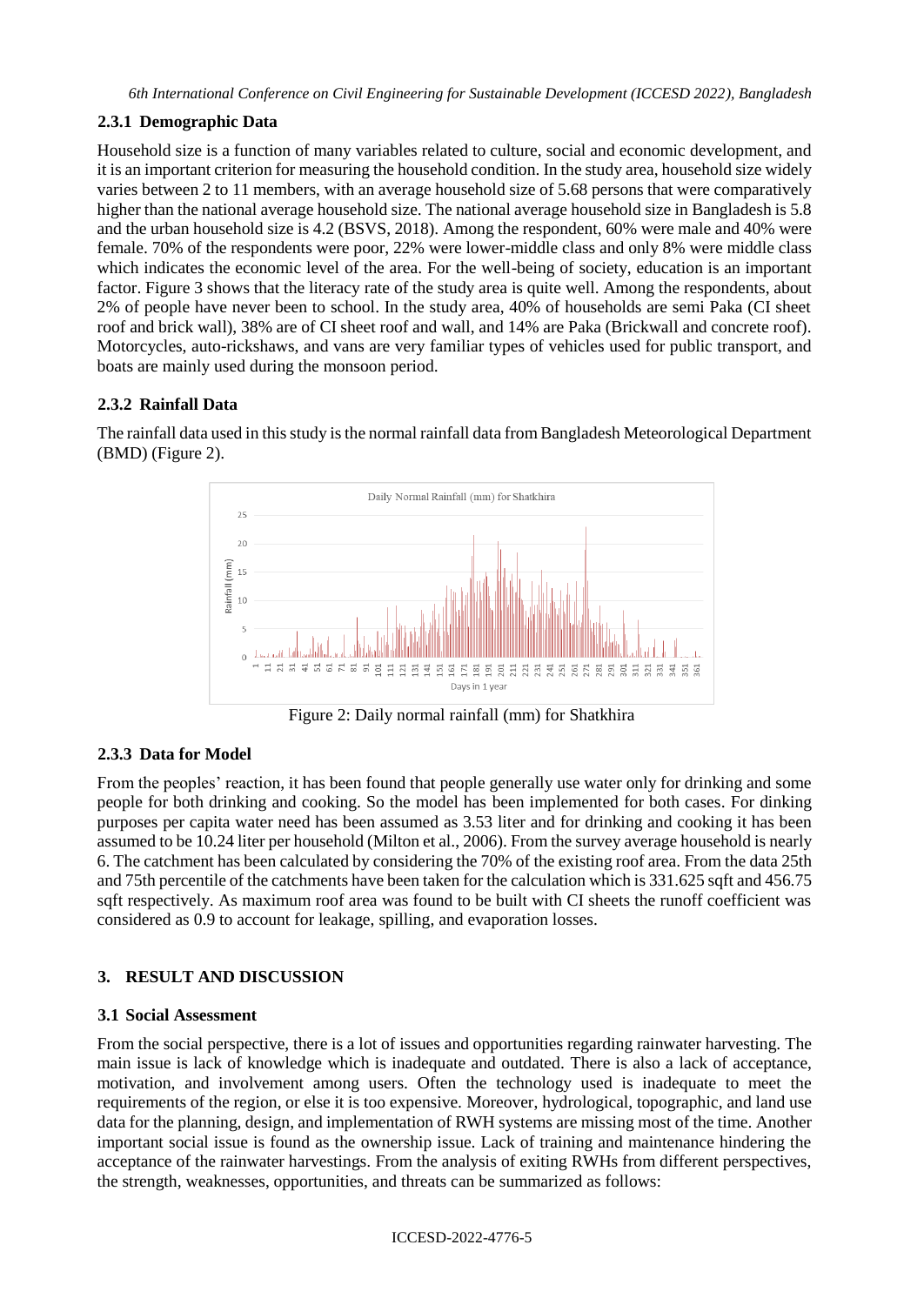| <b>Strength</b>                                                             | <b>Weakness</b>                                                         |
|-----------------------------------------------------------------------------|-------------------------------------------------------------------------|
| • Provide a sustainable source of                                           | • Absence of proper laws and regulations                                |
| drinking water                                                              | regarding the implementation                                            |
| • Provide water with a relatively better                                    | ■ High initial cost                                                     |
| quality                                                                     | - Highly dependable on rainfall amount                                  |
| • Supply water at low cost with minimal<br>investment for the household use | • The amount and quality of water is<br>dependent on catchment size and |
| Reduce centralization of water                                              | material                                                                |
| distribution                                                                | • The quality of water may have                                         |
| Reduce dependence on surface and                                            | deteriorated upon storage                                               |
| groundwater                                                                 | Treatment and disinfection of water                                     |
| • Improve water security                                                    | may add extra expenses                                                  |
| • Allow water for storage                                                   | • Ownership problem                                                     |
|                                                                             | Lack of training on operation and<br>management                         |
| Opportunity                                                                 | <b>Threat</b>                                                           |
| • Provides an opportunity to invest at a                                    | Expected climate change impact on                                       |
| large scale to supply drinking water                                        | precipitation                                                           |
| at the remote areas of the coastal                                          | • Prolong dry periods                                                   |
| region                                                                      | • Inadequate<br>monitoring<br>and                                       |
| • Captured water can be used for                                            | management                                                              |
| drinking and domestic purposes                                              | Absence of treatment of captured water                                  |
| • Can decrease water scarcity                                               | • Water quality is threatened by the                                    |
| Reduce runoff and non-point source                                          | surrounding environment                                                 |
| pollution                                                                   |                                                                         |
| Can reduce flooding                                                         |                                                                         |

### **3.2 Technical Assessment**

The technical analysis is based on a daily water balanced equation using daily rainfall and water use data. From the analysis, time-based reliability, water-saving efficiency, and overflow have been calculated for two demand cases and two catchment sizes.

### **3.2.1 Volume Based Assessment**







Figure 4: Reliability curves for catchment size of 456.75 ft<sup>2</sup> with varying tank size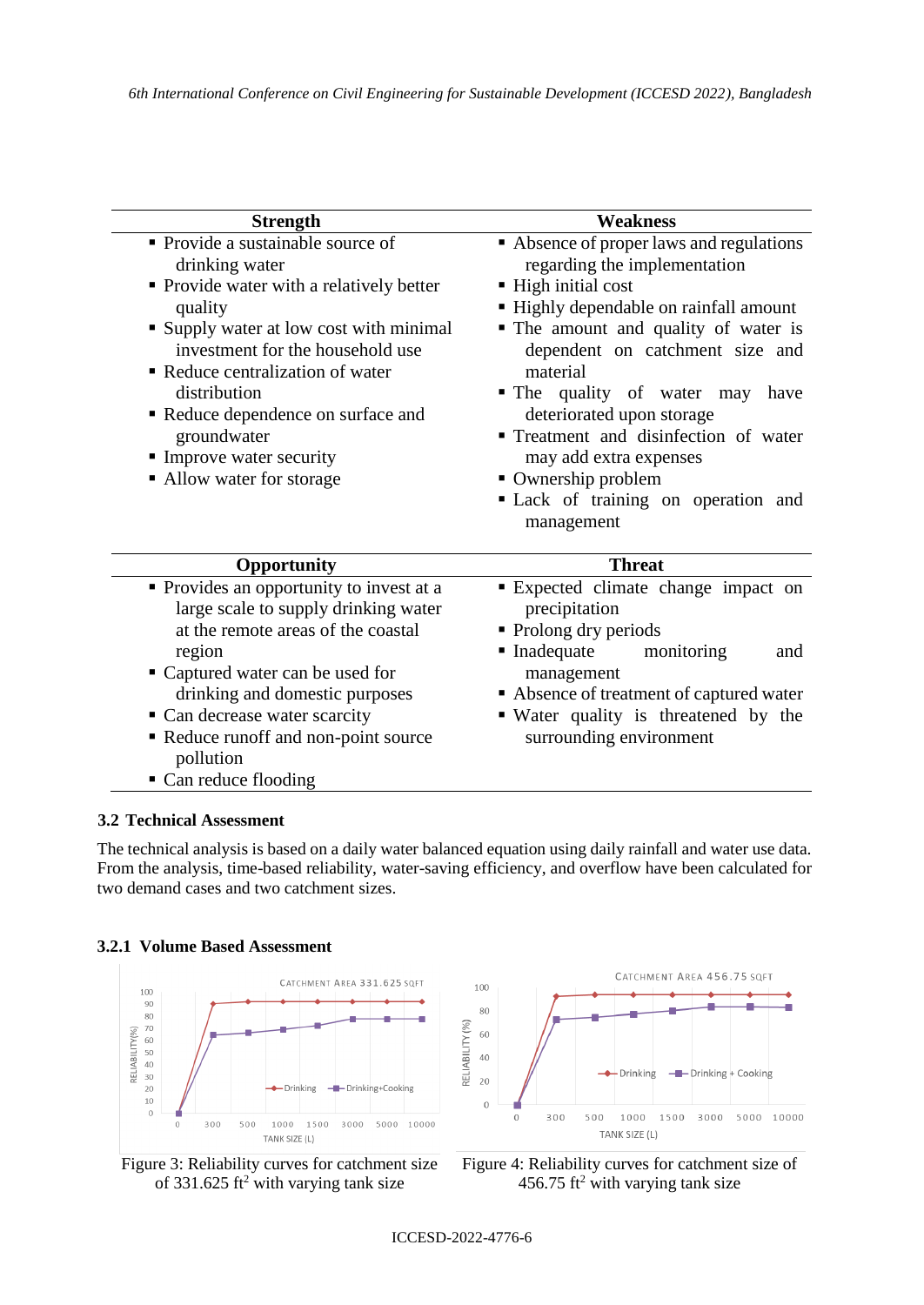Figures 3 and 4 show the reliability relationships with the tank sizes and water demand. For both cases, we have found suitable reliability which indicates that rainwater harvesting is a reliable water source in the study area. For drinking purposes, tank size has no significant effect on reliability. Whereas for drinking and cooking purposes reliability increases with the increase of tank size.



331.625 ft<sup>2</sup> with varying tank size

of  $456.75$  ft<sup>2</sup> with varying tank size

Efficiency indicates the supply of rainwater with respect to demand. Figures 5 and 6 show that for both demand cases and both catchments water-saving efficiency increases with the increase of tank size. For only drinking purposes rainwater is found to be more efficient than drinking and cooking purposes.



Figure 7: Overflow curves for catchment size of  $331.625$  ft<sup>2</sup> with varying tank size



Figure 8: Overflow curves for catchment size of 456.75 ft<sup>2</sup> with varying tank size

Figures 7 and 8 shows that overflow depends on tank size. A higher tank size can retain more water which lowers the tendency of overflow.

### **3.2.2 Demand-based Analysis**

Another analysis has been done based on the relationship between varying water demand with time-based reliability, water-saving efficiency. It has been done for two catchment areas and three tank sizes. These sizes of tanks are mostly used in the study area.

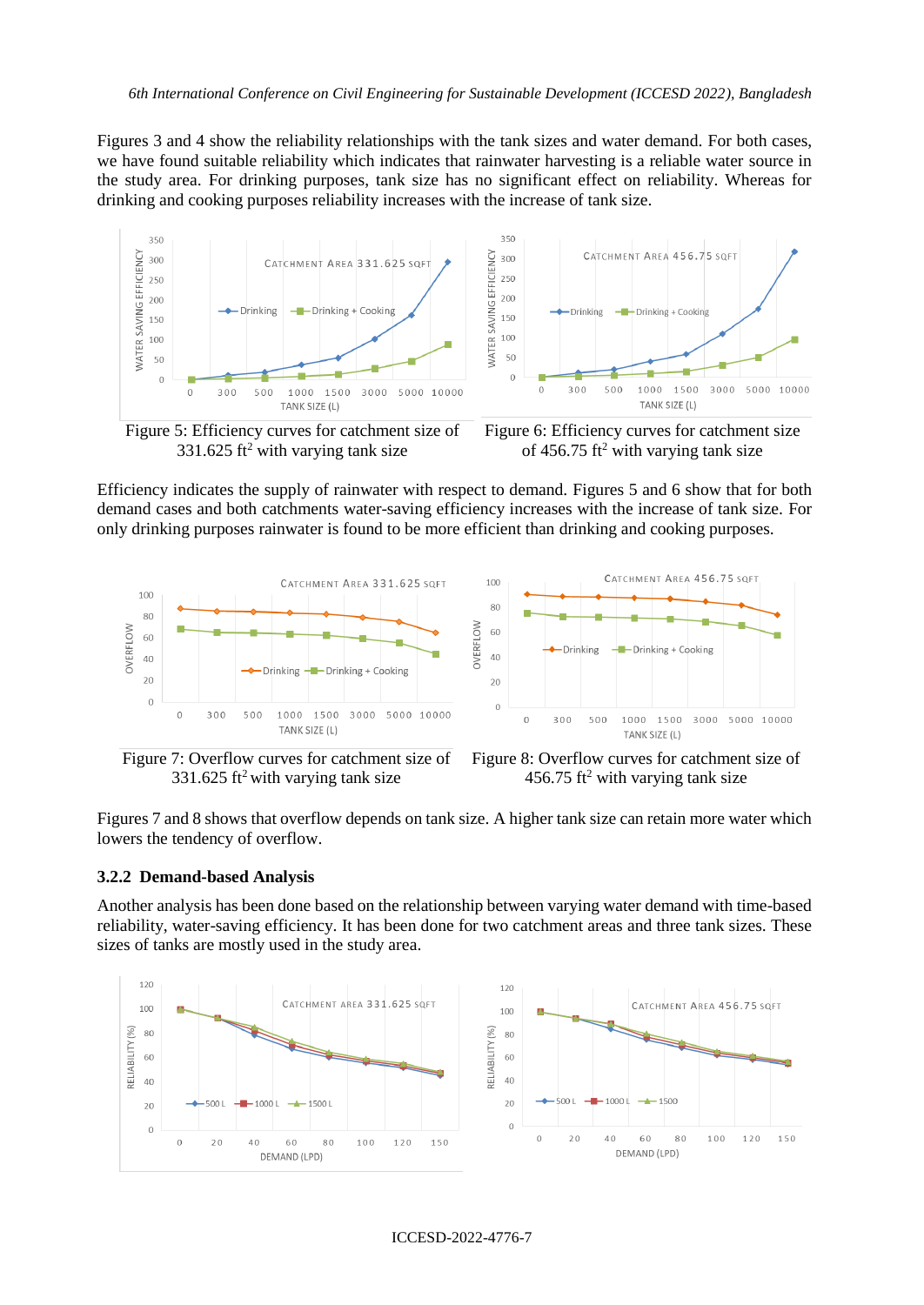Figure 9: Reliability curves for catchment size of 331.625 ft2 with varying water demand

Figure 10: Reliability curves for catchment size of 456.75 ft2 with varying water demand

From Figures 9 and 10 it has been found that for both cases reliability decreases with increasing water demand. The lower value of reliability is found near 50% and above 50% for 331.625 ft<sup>2</sup> and 456.75 ft<sup>2</sup> areas respectively. This indicates the water is still sufficient for this area after a remarkable increase in demand.

 $70$ 

60



SAVING EFFICIENCY 50 40  $-10001 - 15001$  $-5001$  $30$  $20$ WATER  $10$  $\Omega$  $\Omega$  $20$  $40$ 60  $80$  $100$  $120$  $150$ DEMAND (LPD)

CATCHMENT AREA 456.75 SQFT

Figure 11: Efficiency curves for catchment size of 331.625 ft<sup>2</sup> with varying water demand

Figure 12: Efficiency curves for catchment size of  $456.75$  ft<sup>2</sup> with varying water demand

Figures 11and 12 shows that for both the catchments for all the tanks water-saving efficiency decreases with increasing demand. In this case, comparatively water saving is more efficient in larger tanks.



Figure 13: Overflow curves for catchment size of 331.625 ft<sup>2</sup> with varying water demand



Figure 14: Overflow curves for catchment size of  $456.75$  ft<sup>2</sup> with varying water demand

Figure 13 and 14 shows the relation between overflow and demand. As demand increases water use increases. As a result, overflow decreases.

#### **4. CONCLUSION**

Rainwater harvesting (RWH) is considered a potential alternative water supply source in the coastal area of Bangladesh. From the technical assessment, it was found to be the most reliable and efficient freshwater source all over the year. It has been capable of meeting demands for drinking and cooking in most cases. For the evaluation of rainwater harvesting a daily water balance model has been implemented which is innovative in calculating daily water inflow, storage, spillage along with annual reliability and watersaving efficiency. The model can be used for different types of catchments for any study area. The present analysis indicates that a maximum of 93.99% reliability for drinking can be achieved if sufficient rainfall is available throughout the year. But there is a significant gap in-tank sizing at the field level. There is no correlation between the demand and tank size which sometimes hinders the success of rainwater harvesting. There were some limitations in our study. That we only considered the 25th and 75th percentile values of the catchments found. We did not show the scenarios when the catchment will exceed this limit. Water demand varies depending upon the type of the building, as this research is mainly concerned with